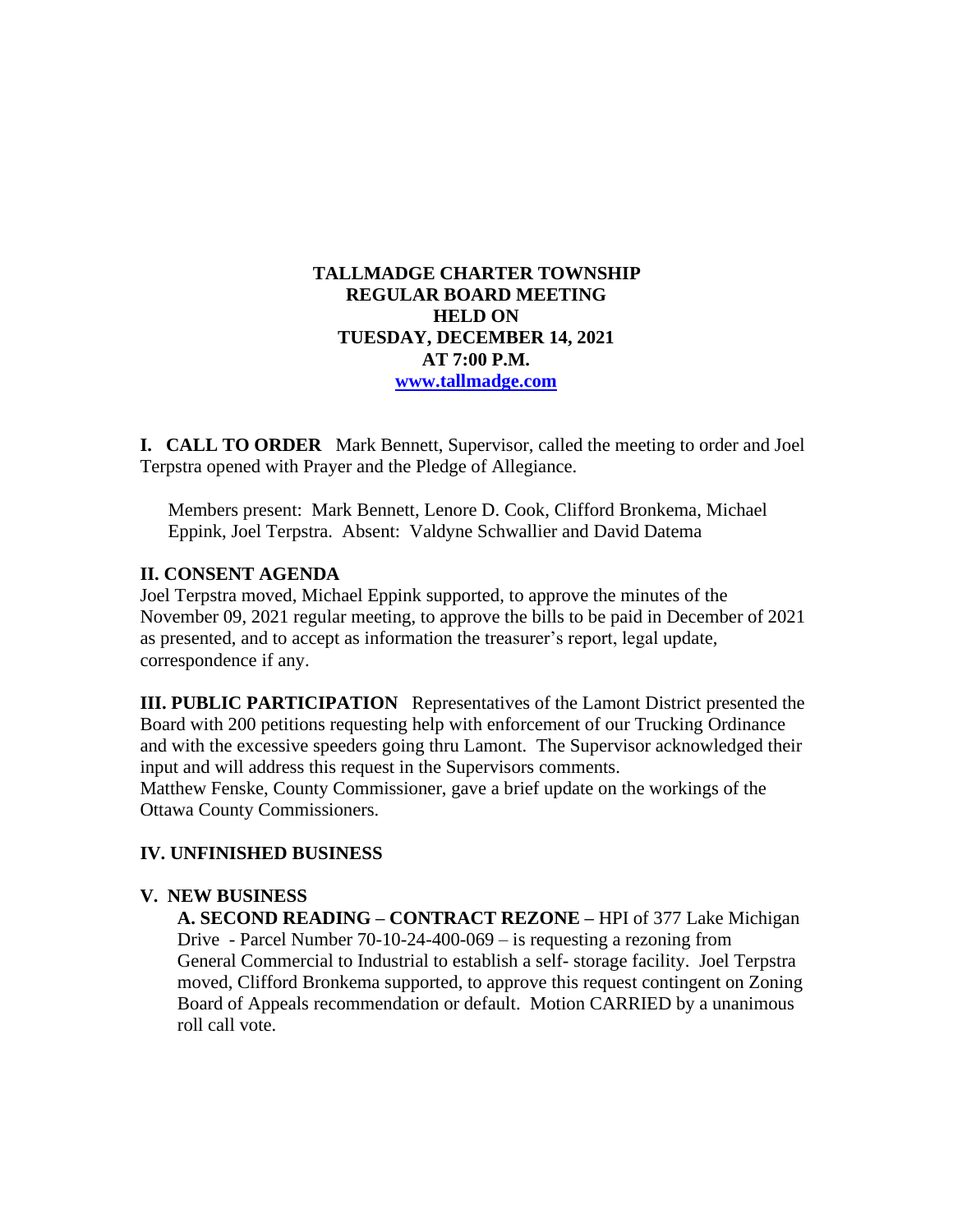**B. TOWNSHIP APPOINTMENTS –** Recommended by the Supervisor 1.) PLANNING COMMISSION - Joel Terpstra moved, Lenore D. Cook supported, to appoint David Hanko and Richard Temple to a three-year term. . Motion CARRIED by a unanimous roll call vote.

 2.) ZONING BOARD OF APPEALS – Michael Eppink moved, Clifford Bronkema supported, to appoint Marvin Bennink to a three-year term. Motion CARRIED by a unanimous roll call vote.

 3.) FIRE BOARD – Michael Eppink moved, Joel Terpstra supported, to appoint Valdyne Schwallier and Lenore D. Cook to a one-year term. Motion CARRIED by a unanimous roll call vote.

 4.) DANGEROUS BUILDING INSPECTOR - Lenore D. Cook moved, Clifford Bronkema supported, to appoint Matthew Boelema to a one-year term. Motion CARRIED by a unanimous roll call vote.

 5.) TOWNSHIP ATTORNEY – Michael Eppink moved, Clifford Bronkema supported, to appoint Ronald Bultje with Dickinson Wright for the

 2022 Calendar Year. Motion CARRIED by a unanimous roll call vote. 6.) TOWNSHIP ENGINEER – Lenore D. Cook moved, Michael Eppink supported, to appoint Al Pennington with Moore and Bruggink for the calendar

year 2022. Motion CARRIED by a unanimous roll call vote.

 7.) BUILDING INSPECTORS – Joel Terpstra moved, Michael Eppink supported, to appoint P C I for the calendar year 2022. Motion CARRIED by a unanimous roll call vote.

 8.) GRAND VALLEY METRO COUNCIL – Joel Terpstra moved, Michael Eppink supported, to allow Mark Bennett continue as GVMC representative. Motion CARRIED by a unanimous roll call vote.

 9.) CONSTRUCTION BOARD OF REVIEW – Joel Terpstra moved, Clifford Bronkema supported, to continue to use the Allendale Construction Board of Review as needed. Motion CARRIED by a unanimous roll call vote.

- **C.** BUDGET WORKSHOP Joel Terpstra moved, Lenore D. Cook supported, to schedule the Budget Workshop for fiscal year April 1, 2022 thru March 31, 2023 for Tuesday, February 15 at 12:00 p.m. Motion CARRIED.
- **D.** RESOLUTION in support of posted speed limits for four roads in Tallmadge Township. Joel Terpstra moved, Lenore D. Cook supported, to adopt a Resolution that Tallmadge Charter Township supports the following revised speed limits for four roads in the Township. Roll Call Vote: Ayes: Bennett, Cook, Terpstra, Eppink. Nays: Bronkema.